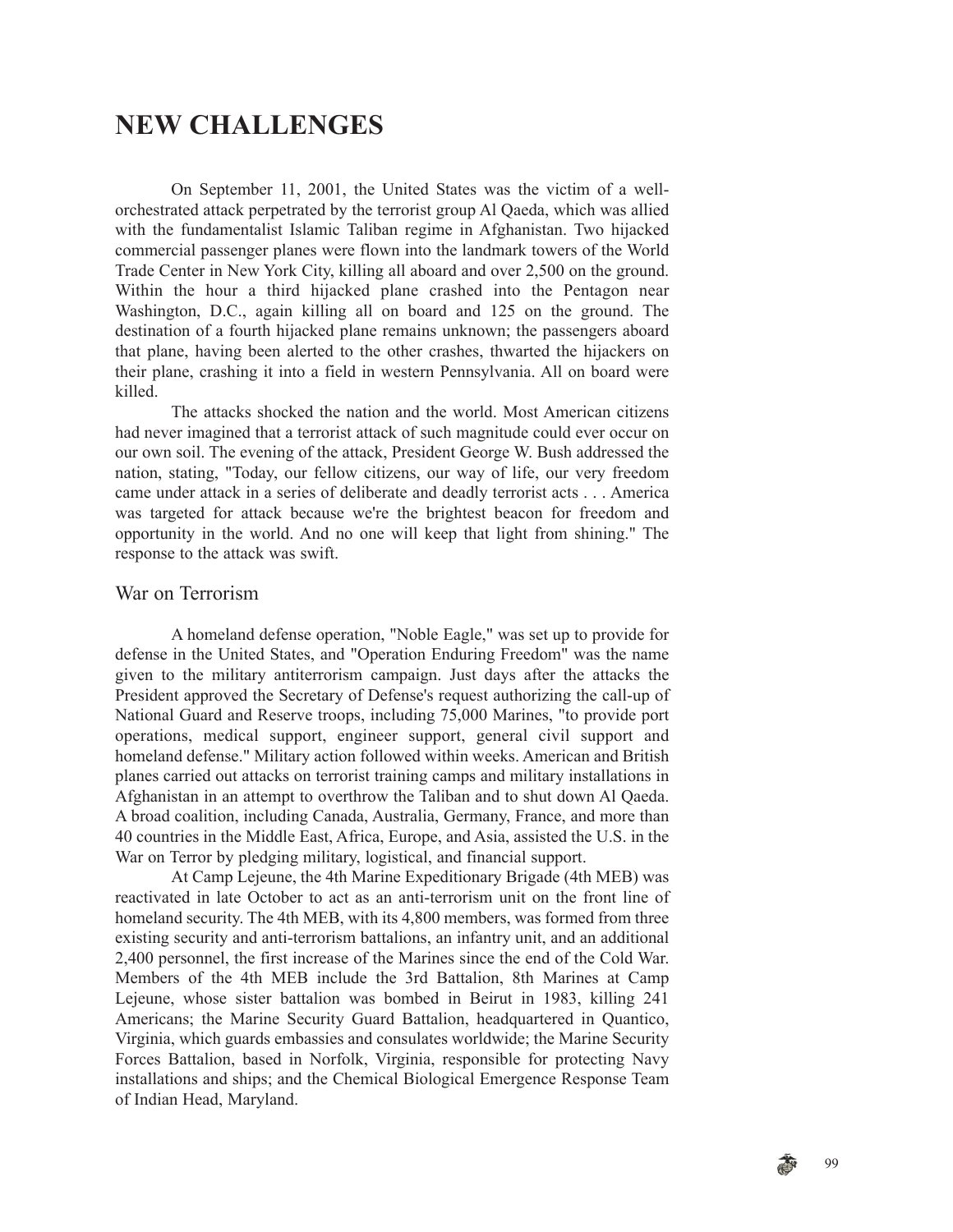

Homeland Defense Training.

The September 11 terrorist attacks also prompted the re-evaluation of military strategies and development of nontraditional tactics for fighting terrorists on foreign and American soil. The anti-terrorist brigade was placed under the command of Brigadier General Douglas O'Dell, and training focused on enhanced marksmanship skills and defense skills against nuclear, biological, and chemical threats, as well as special training for operations in urban areas where terrorists could pose the most serious threat. Training began in late October and combined combat skills with new techniques similar to those used by police in riot situations. Additionally, one unit of 400 Marines was trained to treat victims exposed to contamination. One-third of the brigade

was assigned to protect military and civilian installations in the U.S. and the remainder would be deployed overseas to guard American embassies and consulates.

On November 13, 2001, after months of the U.S.-led military campaign, the Northern Alliance troops, part of the allied coalition, took control of the



Standing guard outside Kandahar International Airport.

Afghan capital, Kabul. A month later Camp Lejeune's 3rd Battalion, 6th Marine Regiment, 2nd Marine Division, secured the burned-out U.S. Embassy in Kabul, and hundreds of Marines assumed control of the city airport in Kandahar. Troops from Camp Lejeune and Camp Pendleton took over the airport without a single shot fired and worked to make it adequate for aircraft to bring in food, medicine, and other supplies for Afghans and also for military transport aircraft. Members of the Camp Lejeune-based 26th Marine Expeditionary Unit were airlifted into the facility and began checking for booby traps and mines. The Camp Lejeune Marines brought a U.S. flag to display at the airport that was signed by family members of some of the victims of the September 11 attacks.

Marine reservists were called up for active duty in January; reservists from the 25th Marine Regiment went to Camp Lejeune to fill base positions left vacant by members of the newly formed anti-terror brigade. Reserve units that reported included companies from the regiment in Worcester, Massachusetts; Chicopee, Massachusetts; Garden City, New York; Harrisburg, Pennsylvania; Albany, New York; Dover, New Jersey; and Broken Arrow, Oklahoma. They include headquarters and service and weapons companies and were called to serve on active duty for one to two years.

After two months of intense U.S. air strikes, the Northern Alliance and allied forces routed Taliban forces throughout Afghanistan. Taliban members fled Kandahar, their political and spiritual stronghold, and with the Taliban no longer in control, the allied forces assumed a greater ground presence. In early March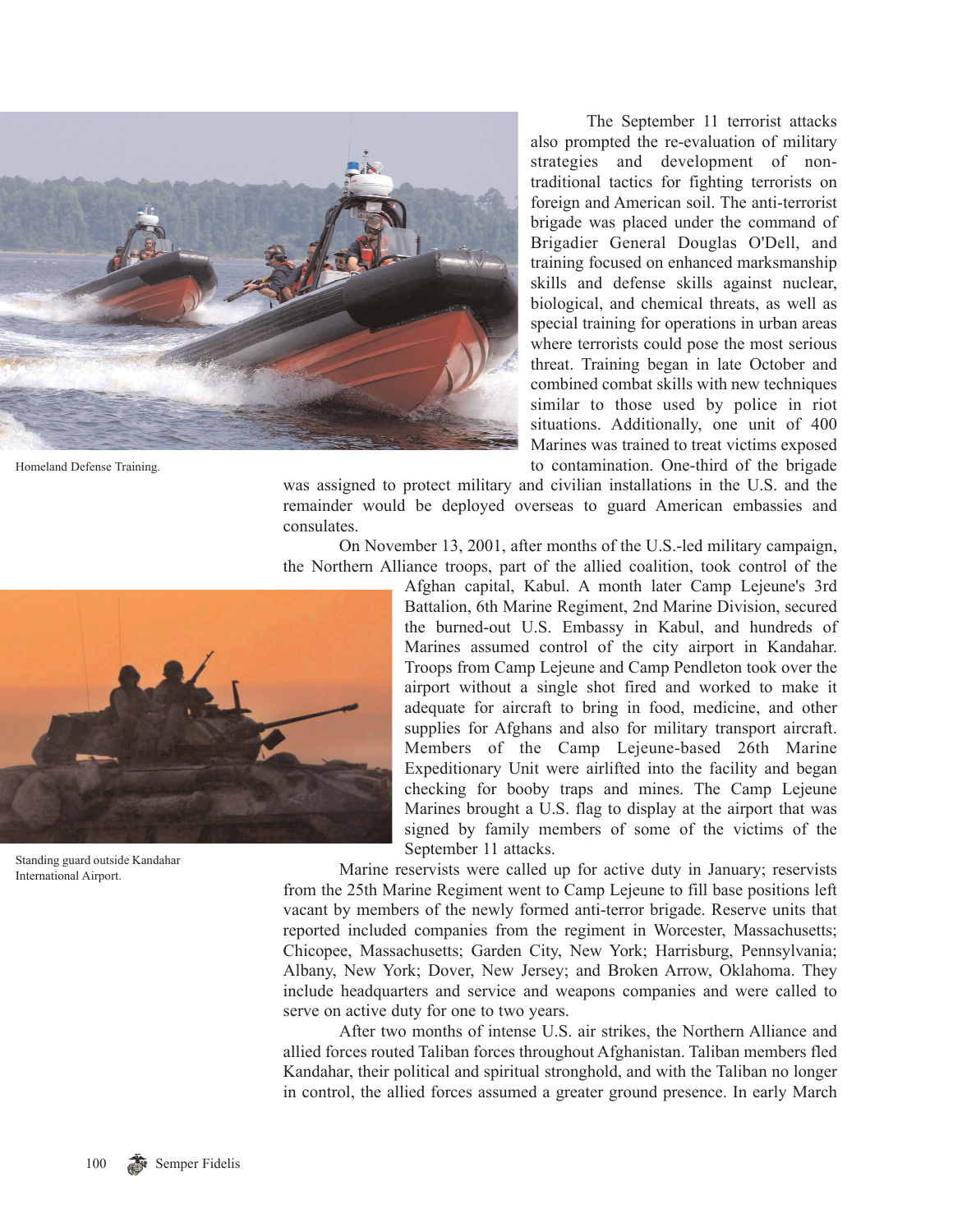2001 the U.S.-led coalition launched "Operation Anaconda," its biggest ground offensive of the war to date. Focusing their search on the mountains and caves of eastern Afghanistan, more than 2,000 U.S.-led forces spread out in search of hundreds of Taliban, Al Qaeda loyalists, and Osama bin Laden, the Al Qaeda leader. Videotapes that surfaced in Afghanistan indicated that bin Laden was still alive.

U.S. Naval Base Guantanamo Bay, Cuba, was slated to house Al Qaeda and Taliban prisoners, and the first group of captives arrived in January 2002. Over 500 Marines were sent to the base to establish and then guard the prison that was planned to house up to 2,000 Taliban and Al Qaeda detainees. Most of the marines were members of Camp Lejeune's 2nd

Force Service Support Group under the command of Brigadier General Michael R. Lehnert. The Camp Lejeune detachment included a rifle company of about 150 infantry Marines to provide security inside and outside the camp's barbed wire walls. Other U.S. bases deploying troops to Guantanamo Bay included Norfolk Naval Station, Virginia; Charleston Air Force Base, South Carolina; Fort Campbell, Kentucky; Dover Air Force Base, Delaware; and Naval Station Roosevelt Roads, Puerto Rico.

As the search for bin Laden continues, the U.S. continues its campaign to shut down other terrorist organizations. The commander of the 2nd Marine Division out of Camp Lejeune led the Combined Task Force Horn of Africa to northeastern Africa in late 2002. Including about 150 Marines from Camp Lejeune, the task force was part of an international counterterrorism force that operated in that section of Africa known to be a transit route for terrorist organizations operating in Afghanistan and around the Arabian Peninsula. The troops included specialists in administration, intelligence, operations, logistics, and communications. In total, about 800 U.S. military personnel were stationed at Camp Lemonier, Djibouti, working as part of the task force.

## Iraq: An Ongoing Mission

In late January 2002 President Bush broadened the anti-terrorist campaign to include countries that harbor terrorist organizations or possess weapons of mass destruction, and he called out Iraq, Iran, and North Korea as countries constituting an "axis of evil." The United Nations began a search for weapons of mass destruction suspected to be in Iraq.

As early as December 2002 the U.S. military began preparing for a possible war in Iraq. Hundreds of Marines were sent to undisclosed locations. In early January 2003 about 7,000 Marines from Camp Lejeune and soldiers and fighter pilots from other North Carolina bases were set to ship out to the Persian Gulf. The Camp Lejeune Marines were part of a Carolina Marine Air-Ground Task Force that included infantry, tanks, amphibious vehicles, supply specialists, and aircraft. A day after the troops embarked on ships for the Persian Gulf, another 7,000 Marines from Camp Lejeune, approximately 4,000 members of the



Keeping watch on the busy street in front of the U.S.Embassy in Kabul, Afghanistan.



Marines lower the National Flag during evening colors at the U.S. Embassy in Kabul.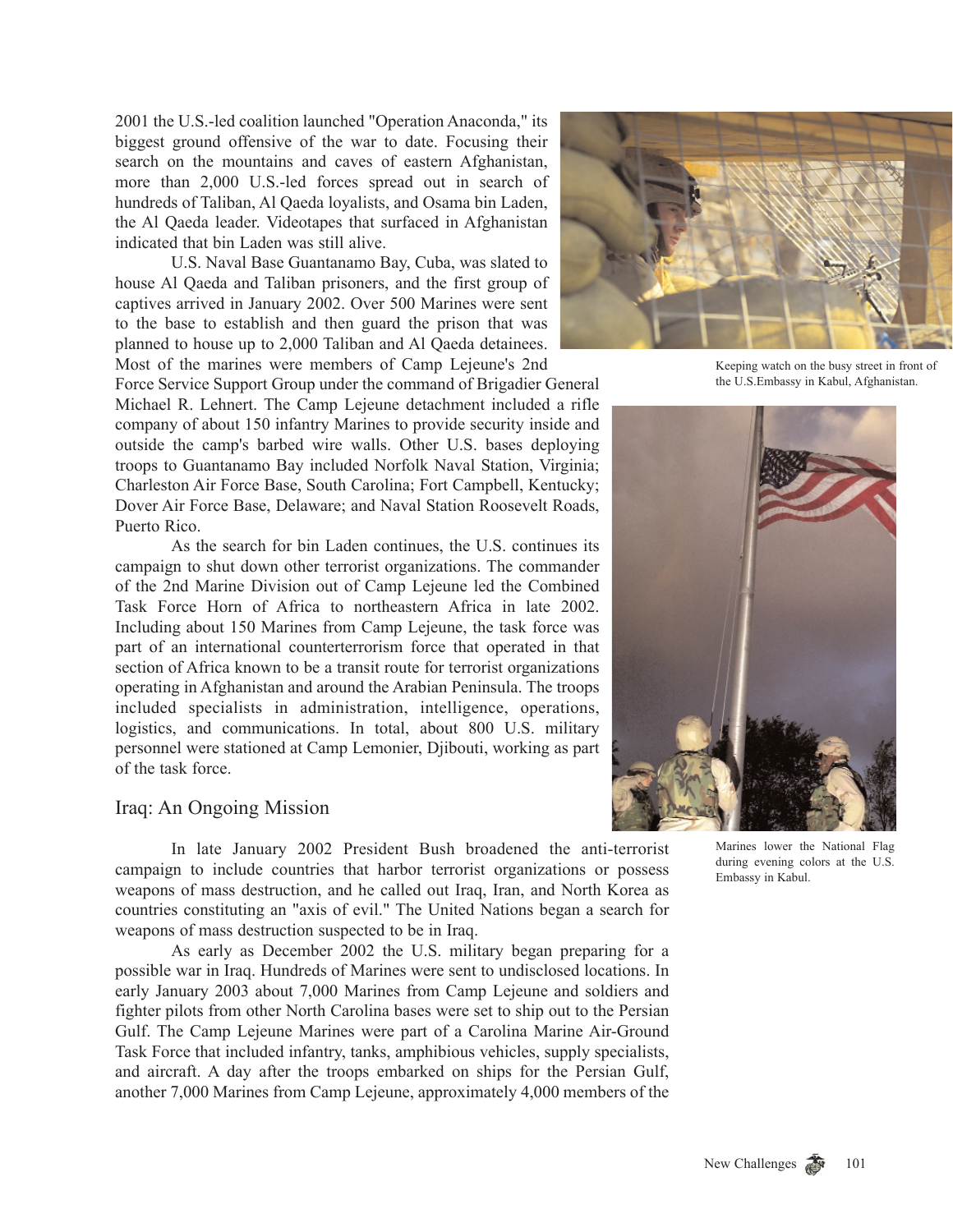2nd Force Service Support Group and 3,000 from the 2nd Marine Division, were given orders.

The Iraqi conflict, called Operation Iraqi Freedom, officially began March 19, 2003, shortly after President Bush's ultimatum to Saddam Hussein and his sons to go into exile expired. The war began with stealth fighters hitting the



In support of Operation Iraqi Freedom.

capital city of Baghdad with Tomahawk cruise missiles and bombs as U.S. and British ground forces move toward the southern Iraqi border. Less than 10 days later Camp Lejeune was mourning the loss of 11 of its Marines killed in Iraq. Another eight Marines, seven of which were stationed at Camp Lejeune, were announced missing after a battle near An Nasiriyah.

On April 3 President Bush visited Camp Lejeune to rally support and offer comfort to the families of the fallen Marines. Bush's speech chronicled Camp Lejeune's successes in Iraq, including securing Iraqi oil fields, pushing



A day after President Bush's visit the Baghdad airport was secured, and five days later, on April 9, U.S. forces controlled most of Baghdad, with thousands of Iraqis celebrating their liberation. Tikrit, Saddam's hometown, was taken in late April, and on May 1 President Bush announced the end of the initial phase of operations in Iraq.

Over half of Camp Lejeune's 30,000 troops were overseas in Iraq and other stations during the winter and spring of 2003. With so many members of the community overseas, Project Care, a program first started during Desert Storm, was reinstated. Businesses and residents in



Outside An Nasiriyah.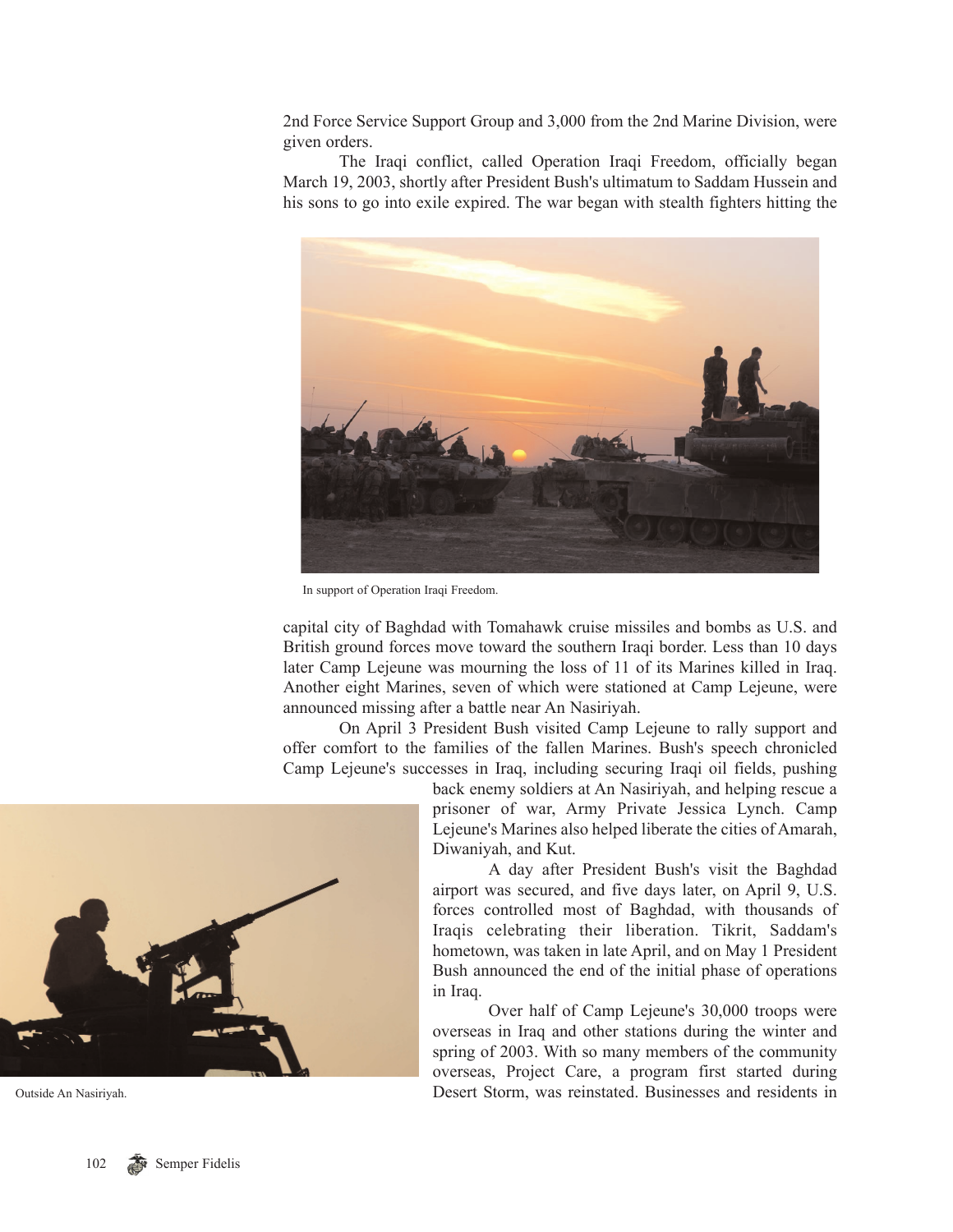the Camp Lejeune community worked together to offer discounts or provide services to family members who have to pull double duty when a spouse is overseas. By summer many of Camp Lejeune's Marines began to return to North Carolina in waves.

But the Marines at Camp Lejeune were called again to offer support in the ongoing U.S. military efforts in Iraq. To relieve the approximately 125,000 U.S. troops in Iraq, the Pentagon was forced to draw upon additional Army and Marine units, who, after fighting the initial phase of the war, had left Iraq in the summer of 2003. In January 2004, 25,000 marines, from Camp Pendleton, Twenty-nine Palms, and Camp Lejeune, began to return to Iraq to support the ongoing nation-building effort.

## Camp and Community

At the beginning of the twenty-first century Onslow County bears little physical resemblance to its appearance at the beginning of the twentieth century, except for areas located away from towns and modern roads, and in forested and remote areas and old farms. Some other similarities, however, still remain. Although the service and retail industries, and Camp Lejeune, have long replaced agriculture as the economic dynamic of the county, after 100 years agriculture still remains a major factor and many of the cash crops are the same: tobacco, cotton, corn, soybeans, and grains. Livestock, fishing, and logging continue as significant economic contributors. Even shipbuilding has returned in the form of Tiara Yachts, which opened for business during October 1998 and is manufacturing \$1 million, 50-foot yachts at its plant in the Bear Creek area of Swansboro.

Since April 1941, when the first Marines began arriving at the Tent City area, Camp Lejeune has played a key role in the history of the U.S. Marine Corps and Onslow County. This role has already extended into the twenty-first century as the base's marines continue to play a key role in current military operations at home and abroad; to improve upon the execution of its two-phase mission to provide housing, training facilities, and logistical support for MARFORLANT and other assigned units; and to conduct specialized training. Camp Lejeune's superior mission accomplishment has been unequivocally demonstrated by the base's having received four Commander-in-Chief's Awards for Installation Excellence. Since the award was inaugurated in 1984, Lejeune has been selected in 1986, 1991, 1997, and 2000, establishing the base as the top facility in the Marine Corps for outstanding and innovative efforts in operations and maintenance for those years. In the years that Camp Lejeune wasn't recognized as the best base, it usually garnered recognition as the runner-up.

At the conclusion of the century during which it was born, the 153,439 acre Camp Lejeune military reservation contained six major Marine Corps commands: Marine Corps Base; the Combat Element, II MEF; the 16,000 member 2nd MarDiv; 2nd FSSG; the operationally independent MCAS New River, with 2nd Marine Air Wing's MAGS-26 and 29; and II MEF Augmentation Command Element. In the twenty-first century, following the attacks on September 11, 2001, an additional command, the 4th MEB, was reactivated to fight the war on terrorism. The two major Navy commands aboard the base are the Naval Hospital and the Consolidated Dental Command. Also contributing to



Ba'ath Headquarters, Al Kut, Iraq.